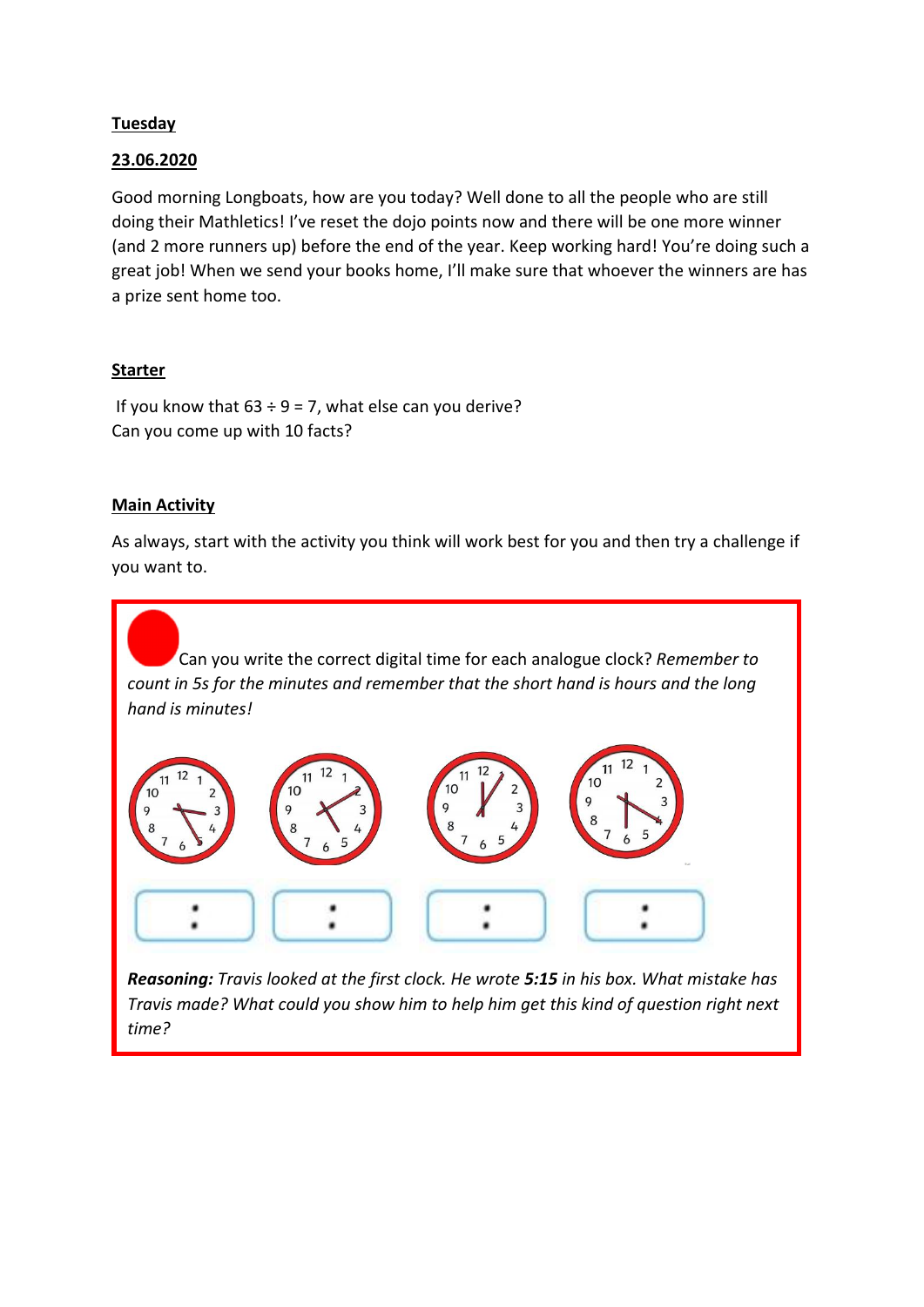Ray's dad always takes FOREVER to find his keys. Ray started timing how long it took between his Dad saying they were leaving and Dad finding his keys in the morning. Can you work out what time they left each day?

| time Dad said "time to<br>go" | time Dad took to find his<br>keys | <b>Time that Ray and Dad</b><br>left for school. |
|-------------------------------|-----------------------------------|--------------------------------------------------|
| 08:45                         | 5 minutes                         |                                                  |
| 08:42                         | 10 minutes                        |                                                  |
| 08:37                         | 6 minutes                         |                                                  |
| 08:50                         | 4 minutes                         |                                                  |
| 08:35                         | 7 minutes                         |                                                  |
| 08:46                         | 12 minutes                        |                                                  |

Reasoning: It takes 15 minutes to get to school and school starts at 9am. How many times were Dad and Ray late for school?

 The TV at Gran's house is really old – it only has three channels! Gran is looking after you today. Can you answer these questions about what TV you can watch?

- 1. How much longer is Glee than Countdown?
- 2. You turn onto Channel 1 at the start of Breakfast News. You turn over to Channel 2 when K-Pop Greatest hits comes on. How much of the news have you missed?
- 3. On channel 2, they have a three minute ad break every 15 minutes. The Simpsons double bill is 2 episodes. How many ad breaks will there be and how long will each episode last?
- 4. You are only allowed to watch half an hour of TV in a day. Which programmes could you watch? List ALL of the possibilities.
- 5. You watch all of Britain's Got Talent on Channel 2, turn over to Channel 1 for Great British Bake Off, and then also watch Black Panther. How long have you been watching TV?